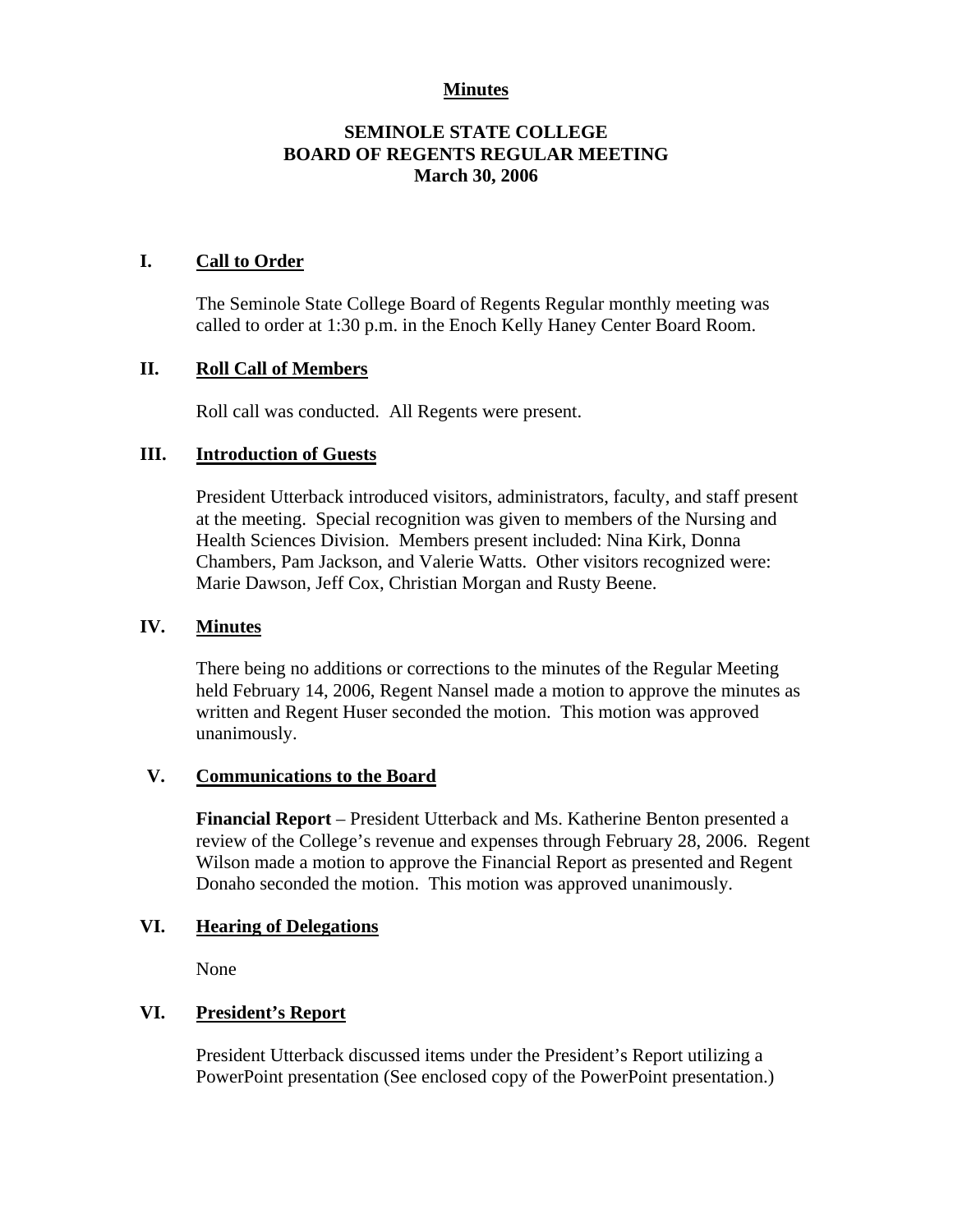Minutes SSC Board of Regents Regular Meeting March 30, 2006 Page 2

> Discussion Regarding Softball Complex – President Utterback informed the Board that he met with Seminole Mayor Dr. Chayne Fisher and City Manager Steve Saxon about a proposal to use one of the future softball fields to be built at the Magnolia Lake site. The Building Subcommittee over this aspect of capital bond projects met and discussed this proposal. President Utterback said recommendations from a campus and community building committee, reinforced the college's need to continue with current plans to build on campus in order to meet the needs of the collegiate softball program.

Report on State Board of Nursing Presentation – President Utterback informed the Board of a presentation to the State Board of Nursing on March  $21<sup>st</sup>$  about the Robert Ross International University of Nursing Program. This presentation promoted this program for Seminole State College. Dr. Utterback presented the Board with information about the NCLEX pass rate for SSC, Oklahoma and the Nation. Dr. Utterback complimented the nursing faculty for their involvement in starting this program at SSC.

Update on Housing Project – President Utterback updated the Board on the progress of the construction of a new residence hall. He stated that the project is well under way with the hiring of architects and the beginning of plans for this facility. President Utterback informed the Board the he was meeting with the Oklahoma Development Finance Authority about using bonds to help fund this project.

Campus Events and Recognitions – President Utterback informed the Board about several campus events and recognitions. These were: Recognition of Miranda White the 2006 Nigh Institute Scholar, Higher Education Day at the Capitol, the 34<sup>th</sup> Annual Interscholastic Meet, the PTK Induction, a Congressional Aide Luncheon, the Area School Counselors and Administrators Breakfast, the RED Breakfast, the Spring Recognition Banquet, and the SSC Commencement.

#### **VIII. Business**

#### **Consideration of Proposed Increase in Room and Board Rates for FY 2006-**

**2007** – President Utterback presented the Board a memo from Katherine Benton, Vice President for Fiscal Affairs recommending an increase in Room and Board Rates during FY2006-2007. This increase would raise room and board rates for the Sarkeys Dormitory by 5% and by 9% in the Roesler Residential Learning Center. This increase will assist in covering the mandatory costs that increase annually. President Utterback recommended approval of this increase. Regent Cody asked how we are ranked in room and board compared to other comparable institutions. President Utterback stated that we are in the upper 15-20%. Regent Donaho made a motion to approve this increase in room and board and Regent Wilson seconded this motion. This motion was approved unanimously.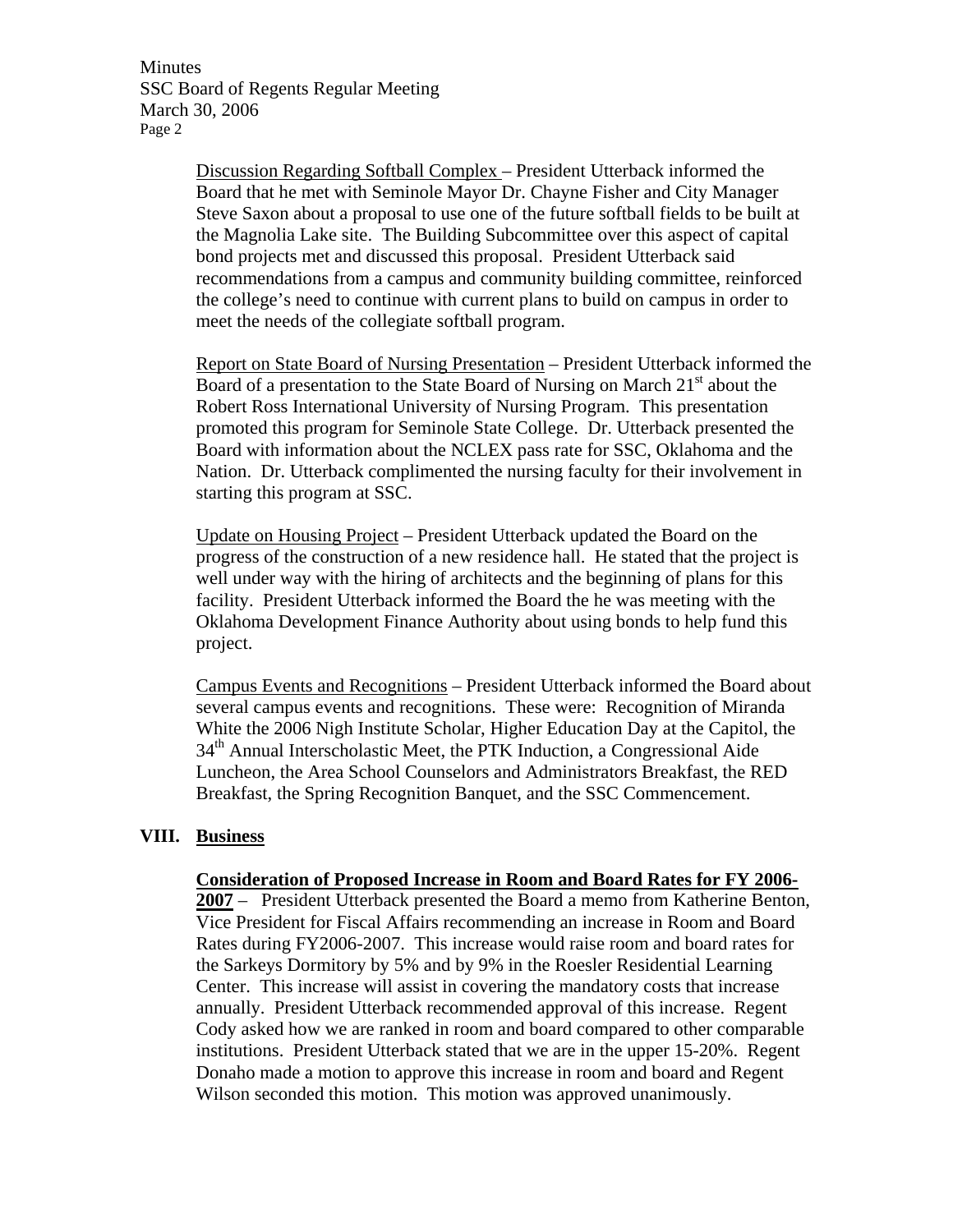Minutes SSC Board of Regents Regular Meeting March 30, 2006 Page 3

> **Approval of Contract with Meyers Architecture Plus, L.L.C**. – President Utterback presented the Board with a copy of an architect agreement with Meyers Architecture Plus, LLC and a letter from Ed Cadenhead, Board Attorney stating the findings of his review and his approval of this agreement. President Utterback recommended approval of entering into this agreement. Regent Nansel made a motion to enter into this agreement and Regent Huser seconded this motion. This motion was approved unanimously.

> **Approval of Purchase of Customized English Composition I & II Reader** – President Utterback recommended approval of the purchase of 1300 copies of a customized English Composition I & II reader for approximately \$70,200 from Pearson Education Inc. Regent Huser asked why this item was brought to the Board for approval. President Utterback stated that it was brought before the Board because of the amount of expenditure and for the approval of the agreement with Pearson Education Inc. Regent Cody wanted to know the difference between this textbook and another textbook. Jeff Cox, English Instructor gave reasons why this reader was developed. Regent Donaho asked if this was unique to two-year institutions. Christian Morgan, English Instructor told Regent Donaho that this is common among all institutions. Regent Flowers asked if this is something that the Faculty preferred to do. Dr. Kennedy, Vice President for Academic Affairs stated that our Faculty are experts in their field and therefore they like to create their own textbooks. President Utterback stated that external evaluators like the Higher Learning Commission have asked for this to be done. Regent Harrison made a motion to approve the purchase and agreement to print the English Composition reader. Regent Flowers seconded this motion. This motion was approved unanimously.

> **Approval of Retirement Incentive for FY2006** – President Utterback presented the Board with a memo from Katherine Benton, Vice President for Fiscal Affairs recommending approval of the Retirement Incentive program for FY07 and a list of those employees eligible to take advantage of this program. President Utterback recommended approval. Regent Flowers made a motion to approve the retirement incentive program as presented and Regent Wilson seconded this motion. This motion was approved unanimously.

> **Approval to Delete the Health, Physical Education and Recreation Division Activity Course** – President Utterback presented the Board with a memo from Dr. Rebecca Kennedy, Vice President for Academic Affairs recommending approval of the deletion of the Health, Physical Education and Recreation Division Activity course from the general education requirements. Regent Cody asked why this course was part of the general education requirements. Brad Walck, Vice President for Student Affairs stated that this course was added to give non-athletes an activity course. Regent Donaho made a motion to delete the activity course from the general education requirements and Regent Harrison seconded this motion.